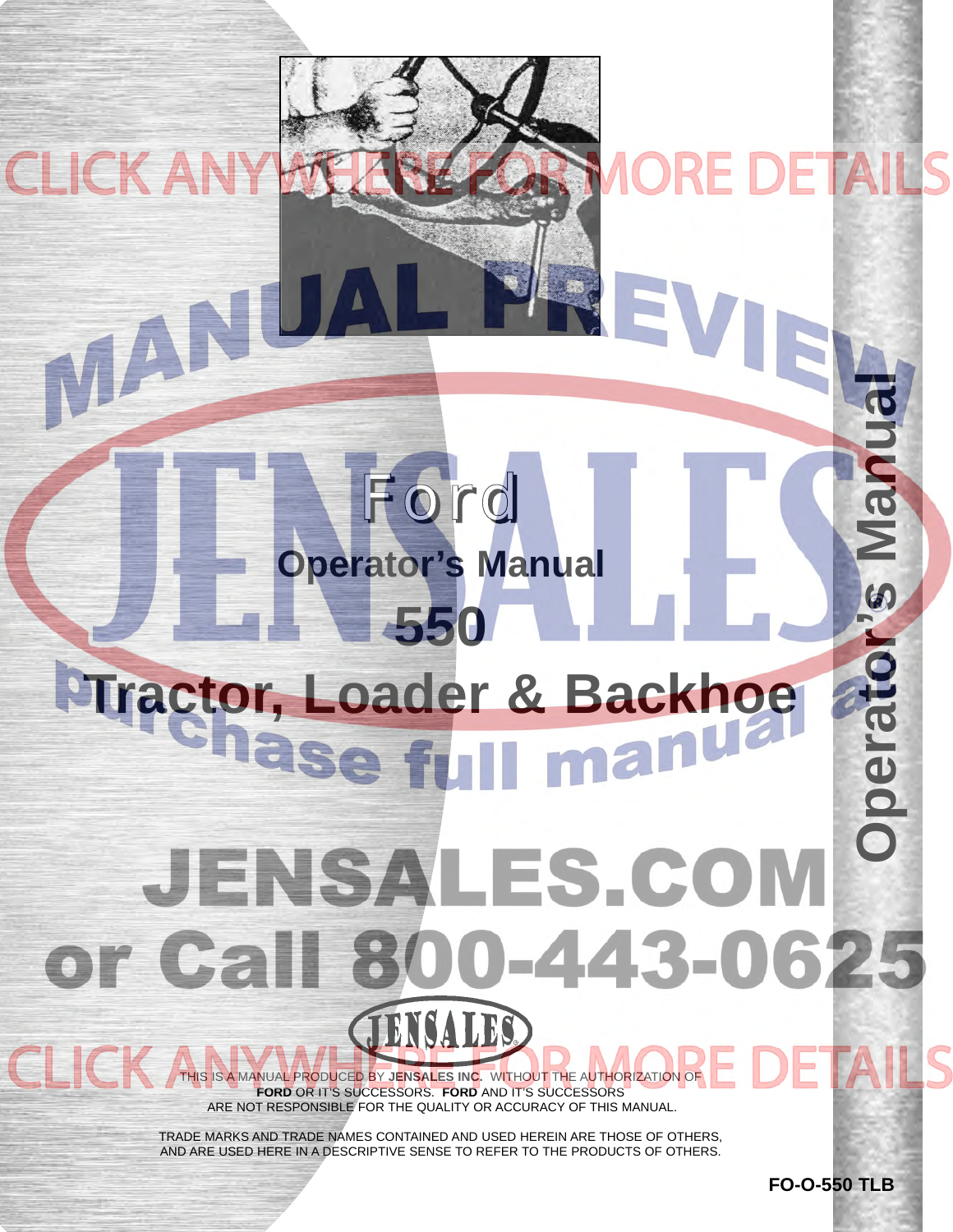

TRACTOR-LOADER-BACKHOE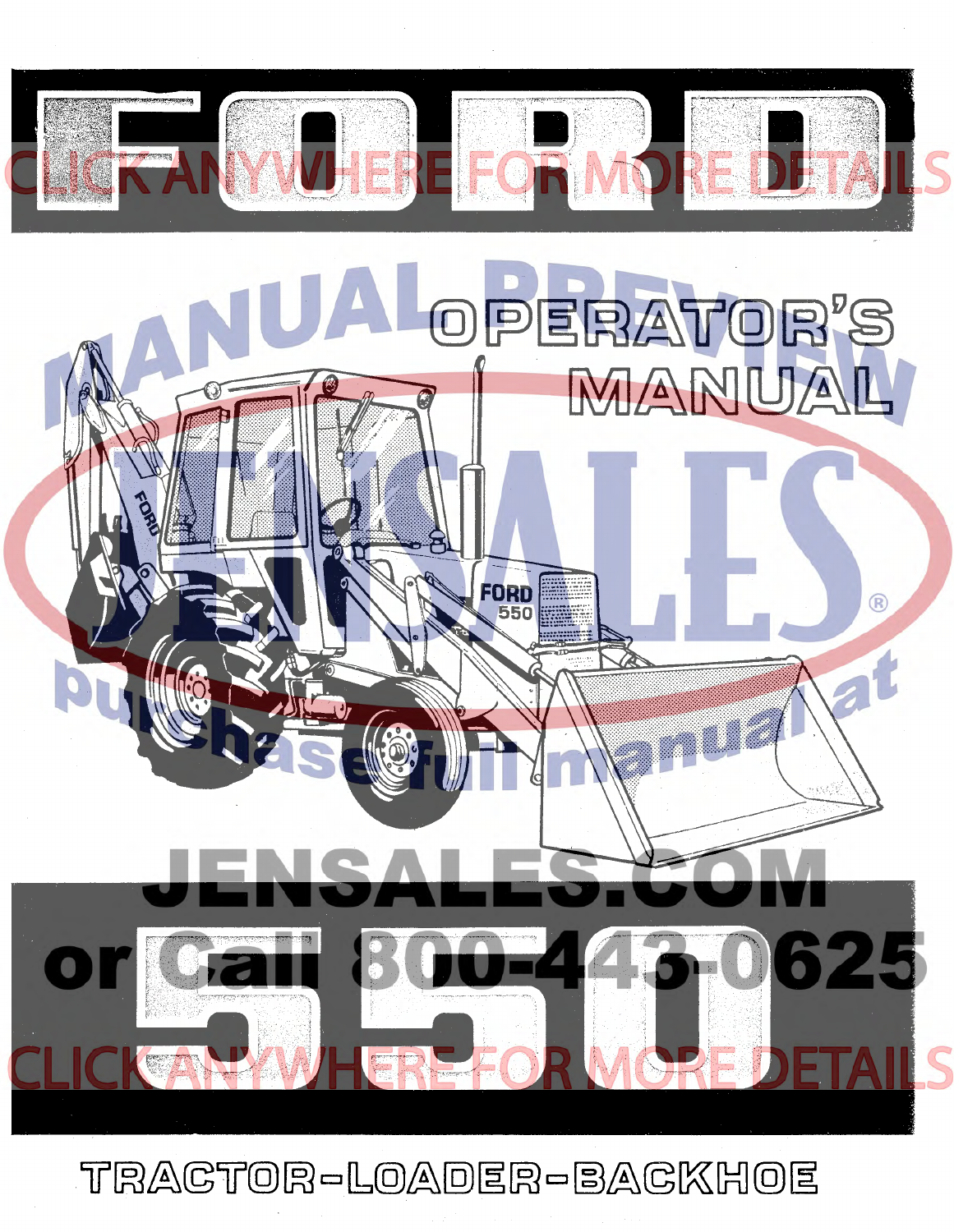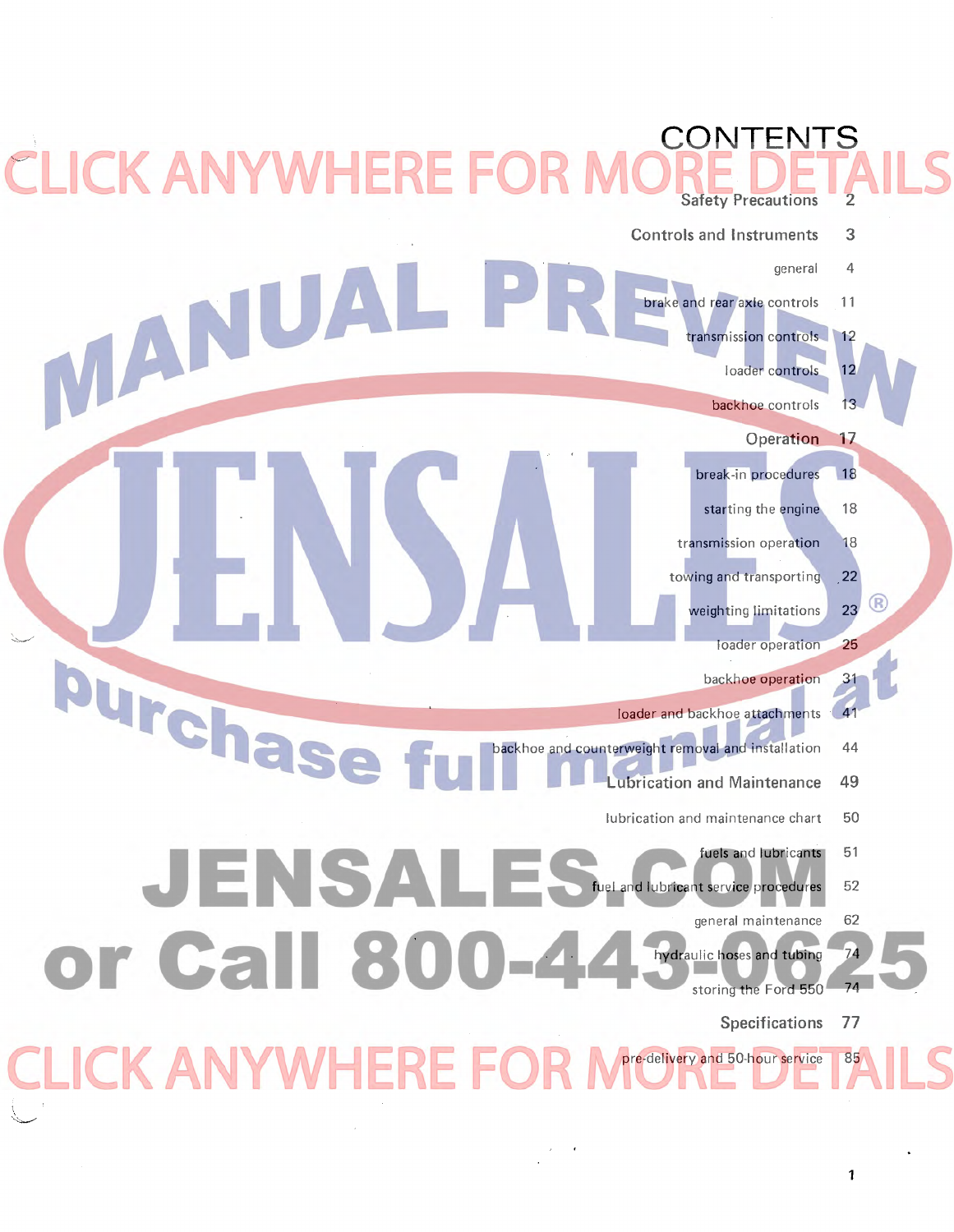## $-$  CONTROLS AND INSTRUMENTS -

Your new Ford 550 is equipped with a seat which allow you to change from the loader operating position to the backhoe operating position and back to the loader operating position without leaving the seat, Figure 1. You may adjust the seat forward and rearward over a 9.0 in. (22.8 em) range by lifting the seat release lever (2 & 3). Additionally, you may adjust the seat vertically over a 4.0 in. (10.2 em) range by lifting the seat (1) and collar (4), placing the pin (5) in the appropriate post (6) hole, and lowering the seat and collar onto the pin.

ROLL OVER PROTECTIVE SYSTEM (ROPS) (OPTIONAL)

r'>ERATOR'S SEAT

The new Ford 550 may be equipped with a ROPS frame cab (1), Figure 2, or a four-post ROPS frame and canopy (1) Figure 3. All vehicles with a ROPS frame cab or 4-post ROPS frame are equipped with a seat belt (1). Figure 4, which must be worn to maximize the protection offered by the roll over protective system. Always use your seat belt  $-$  seat belts save lives when they are used.

Figure 2 Roll Over Protective System (ROPS) Cab 1. Roll Over Protective System (ROPS) Cab

A

**DAD** ecn

> CAUTION: Never attach chains, ropes,  $(R)$ cables or any other device to the ROPS or cab for pulling purposes, as they may cause the tractor to the tip backward. Always pull from the tractor drawbar or from a point below the rear axle.

Figure 1 Operator's Seat

1. Operator's Seat 2. Seat Release Lever-Released

3. Seat Release Lever-Latched

4. Collar 5. Pin 6. Post

Four Post Roll Over Protective System (ROPS) and Canopy 1. Four Post ROPS and Canopy

Figure 3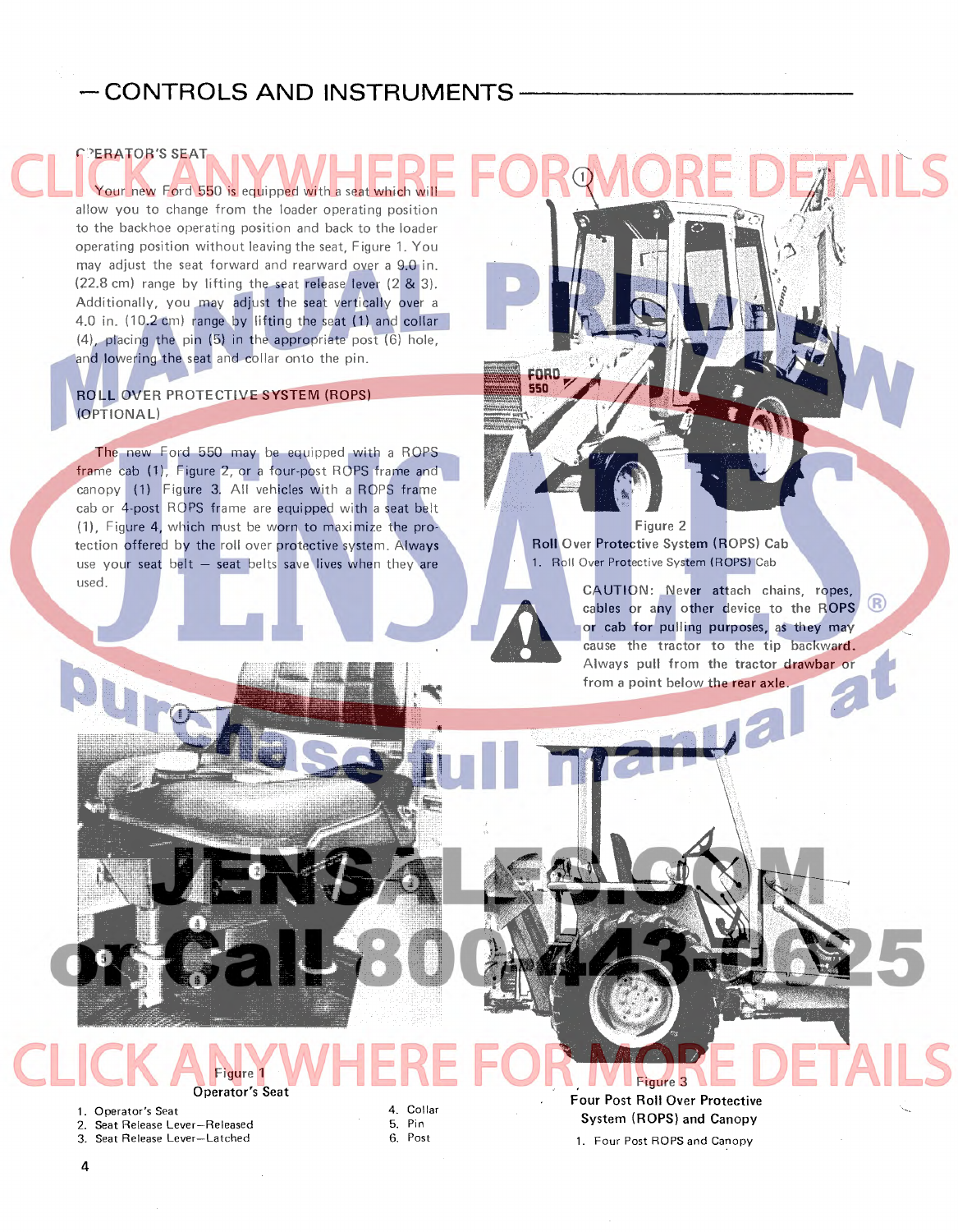### **[FORD 550-](http://www.jensales.com/products/ford-550-tractor-loader-backhoe-operators-manual.html)**

#### **FILLING THE BUCKET (STANDARD BACKHOE OPERATION)**

Operate two or more levers at the same time throughout the filling cycle for smooth action and maximum performance\_

> To obtain a cleaner trench and avoid the buildup of material directly in front of the backhoe, crowd out and completely curl the bucket while starting to lift it from the excavation. In this way, excess material will fall back into the excavation.

#### **FILLING THE BUCKET (AUTOMATED BACKHOE OPERATION)**

To fill the backhoe bucket using the automated controls, turn the selector lever to "automatic". Then, lower the bucket to the dig area and position the bucket to ob- $\left(\mathbf{R}\right)$ tain the desired bucket angle. The crowd lever should then be pulled toward the operator to begin filling the bucket. While filling the bucket:

Control the bucket attitude throughout the digging cycle to keep the teeth at the proper angle for best penetration. This will minimize dragging and scraping the bucket through the ground.

When digging in hard-packed soil, bucket penetration can be increased by applying down pressure with the boom while crowding in and curling the bucket. If the crowd action "stalls", it may be necessary to apply lift occasionally during the digging cycle to correct the bucket depth.

If the dipstick becomes overloaded due to ing" action, the bucket "curls".

- **If the dipstick and bucket both become overloaded,** the boom lifts slightly.
- Upon relief of the overloaded condition{s), the backhoe reverts to crowd only, or crowd and curl, depending on digging conditions.